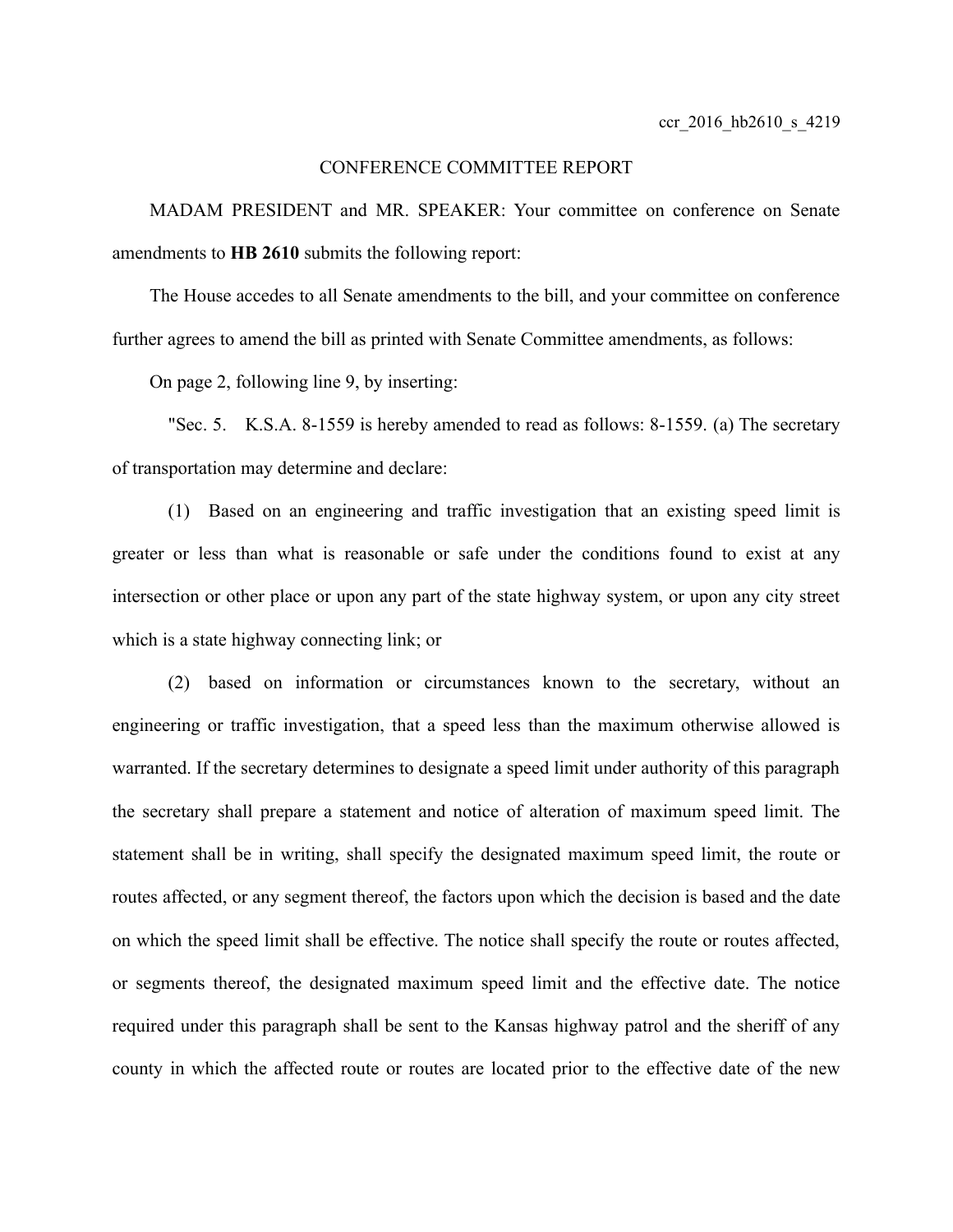maximum speed limit.

(b) Any maximum speed limit declared under subsection (a) may be effective at all times or at designated times; and differing speed limits may be established for different times of day, different types of vehicles, varying weather conditions, or other factors bearing on safe speeds. In addition to any other requirement imposed on the secretary of transportation, no alteration in the speed limits under subsection (a) shall be effective until posted upon appropriate fixed or variable signs.

(c) The secretary of transportation may establish the speed limit within a road construction zone, as defined in K.S.A. 8-1458a, and amendments thereto, upon any highway under the jurisdiction of the secretary, and the speed limit shall be effective when appropriate signs giving notice thereof are erected.

(d) The secretary of transportation shall not establish any maximum speed limit in excess of the maximum speed limits established by K.S.A. 8-1558, and amendments thereto. except that the secretary may establish a speed limit which exceeds the limit established under K.S.A. 8-1558(a)(4), and amendments thereto, by five miles per hour on any such highway located outside of an urban district. Prior to increasing any speed limit authorized pursuant to this subsection, the secretary shall consider the effects of K.S.A. 8-1560c and 8-1560d before establishing a higher speed limit.

(e) The secretary of transportation shall not alter any speed limit established under paragraph (4) of subsection (a) of K.S.A. 8-1560(a)(4), and amendments thereto, without first obtaining approval from the local authority.

Sec. 6. K.S.A. 8-1559 is hereby repealed.";